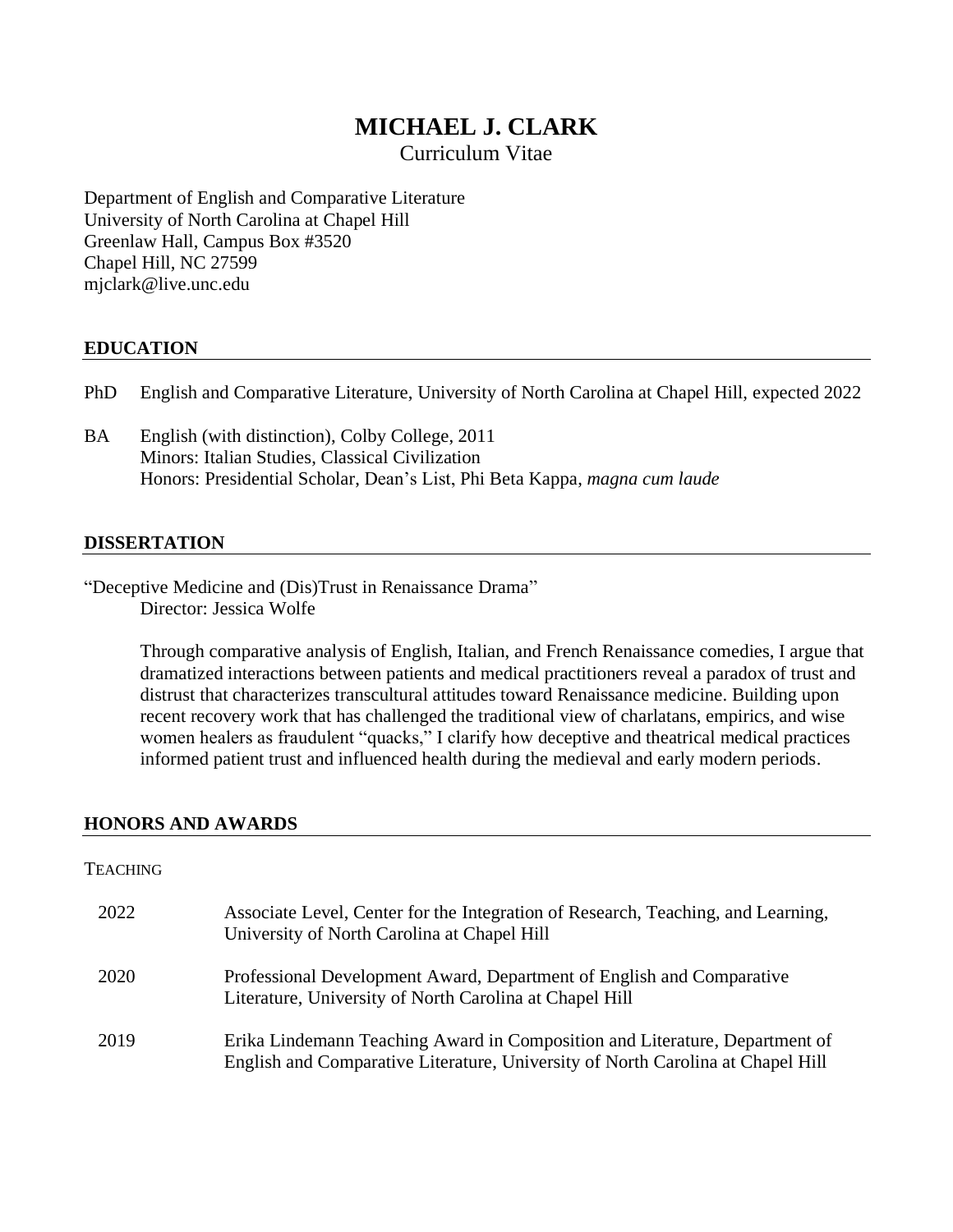| 2016                 | Literature Teaching Award, Department of English and Comparative Literature,<br>University of North Carolina at Chapel Hill                                                                       |
|----------------------|---------------------------------------------------------------------------------------------------------------------------------------------------------------------------------------------------|
| 2016                 | Foreign Language Teaching Award, Department of English and Comparative<br>Literature, University of North Carolina at Chapel Hill                                                                 |
| 2015                 | Engaged Instructor Award, Department of English and Comparative Literature,<br>University of North Carolina at Chapel Hill                                                                        |
| <b>RESEARCH</b>      |                                                                                                                                                                                                   |
| 2020                 | Howell-Voitle Award (for outstanding work on a dissertation in the Early Modern<br>Period), Department of English and Comparative Literature, University of North<br>Carolina at Chapel Hill      |
| 2018                 | McLendon-Thomas Award in the History of Medicine, Paper title: "The Fabrica, the<br>Epitome, and Issues of Accessibility in Early Modern Anatomy," University of North<br>Carolina at Chapel Hill |
| 2017                 | Future Faculty Fellowship, University of North Carolina at Chapel Hill                                                                                                                            |
| 2015                 | Grant-in-Aid Award, "A Folger Introduction to Research Methods and Agendas"<br>Seminar taught by Alan B. Farmer, Folger Shakespeare Library                                                       |
| <b>TRAVEL GRANTS</b> |                                                                                                                                                                                                   |
| 2022                 | Conference Travel Grant, Department of English and Comparative Literature,<br>University of North Carolina at Chapel Hill                                                                         |
| 2019                 | Conference Travel Grant, Graduate and Professional Student Federation, University<br>of North Carolina at Chapel Hill                                                                             |
| 2019                 | Conference Travel Grant, Department of English and Comparative Literature,<br>University of North Carolina at Chapel Hill                                                                         |

### **TEACHING EXPERIENCE**

2013-Present Graduate Teaching Fellow, University of North Carolina at Chapel Hill

English 105: English Composition and Rhetoric (10 Sections) English 105i: Writing in Health and Medicine (3 Sections) English 125: Introduction to Poetry: Comparative World Poetry (1 Section) English 126: Introduction to Drama (1 Section) English 225: Shakespeare, Teaching Assistant (2 Recitation Sections) Italian 101: Elementary Italian I (2 Sections)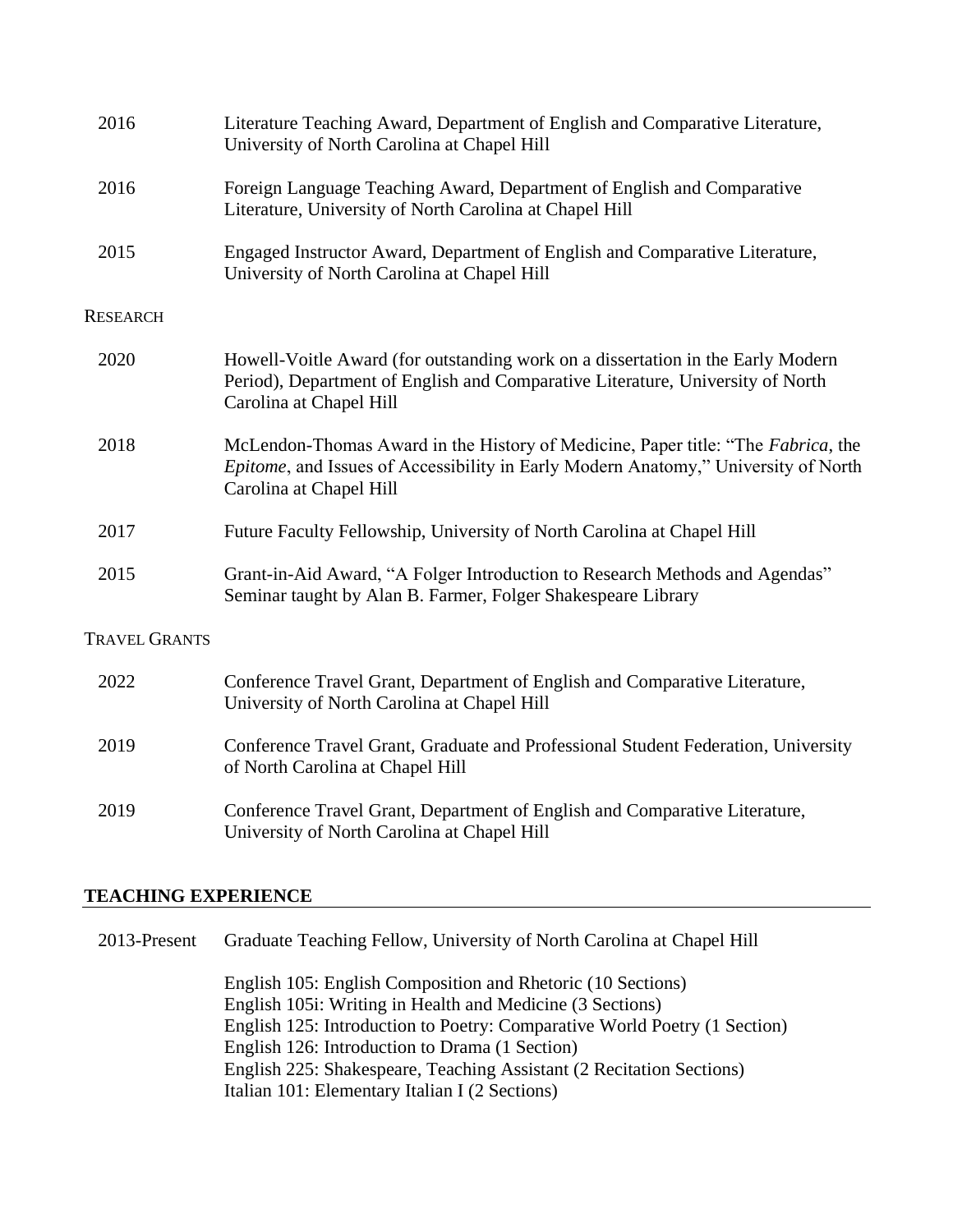|              | Italian 102: Elementary Italian II (1 Section)<br>Italian 203: Intermediate Italian I (1 Section) |
|--------------|---------------------------------------------------------------------------------------------------|
| 2020-Present | Adjunct Instructor in Performing Arts, Elon University                                            |
|              | Drama and Theatre Studies 301: Theatre History and Literature I (2 Sections)                      |
| 2017-2018    | Graduate Teaching Exchange, Istituto Lorenzo de' Medici, Florence, Italy                          |
|              | Italian 101: Italian Language Elementary I (3 Sections)                                           |

## **TUTORING EXPERIENCE**

| 2015-2020 | Writing Coach, Writing Center, University of North Carolina at Chapel Hill |
|-----------|----------------------------------------------------------------------------|
| 2011-2015 | SAT Instructor and Tutor, Kaplan Test Prep                                 |
| 2008-2011 | Writing Tutor, Farnham Writers' Center, Colby College                      |

## **ADVOCACY TRAINING**

| 2020 | Embody Carolina, University of North Carolina at Chapel Hill                                      |
|------|---------------------------------------------------------------------------------------------------|
| 2019 | Carolina Firsts Advocates, University of North Carolina at Chapel Hill                            |
| 2018 | Mental Health First Aid, University of North Carolina at Chapel Hill                              |
| 2016 | Green Zone, University of North Carolina at Chapel Hill                                           |
| 2016 | Inclusive Teaching, University of North Carolina at Chapel Hill                                   |
| 2015 | Safe Zone, University of North Carolina at Chapel Hill                                            |
| 2015 | Helping Advocates for Violence Ending Now (HAVEN), University of North<br>Carolina at Chapel Hill |

## **PUBLICATIONS**

2017 "Presenting Research." In *Tar Heel Writing Guide*, 59-68. University of North Carolina at Chapel Hill, 2017.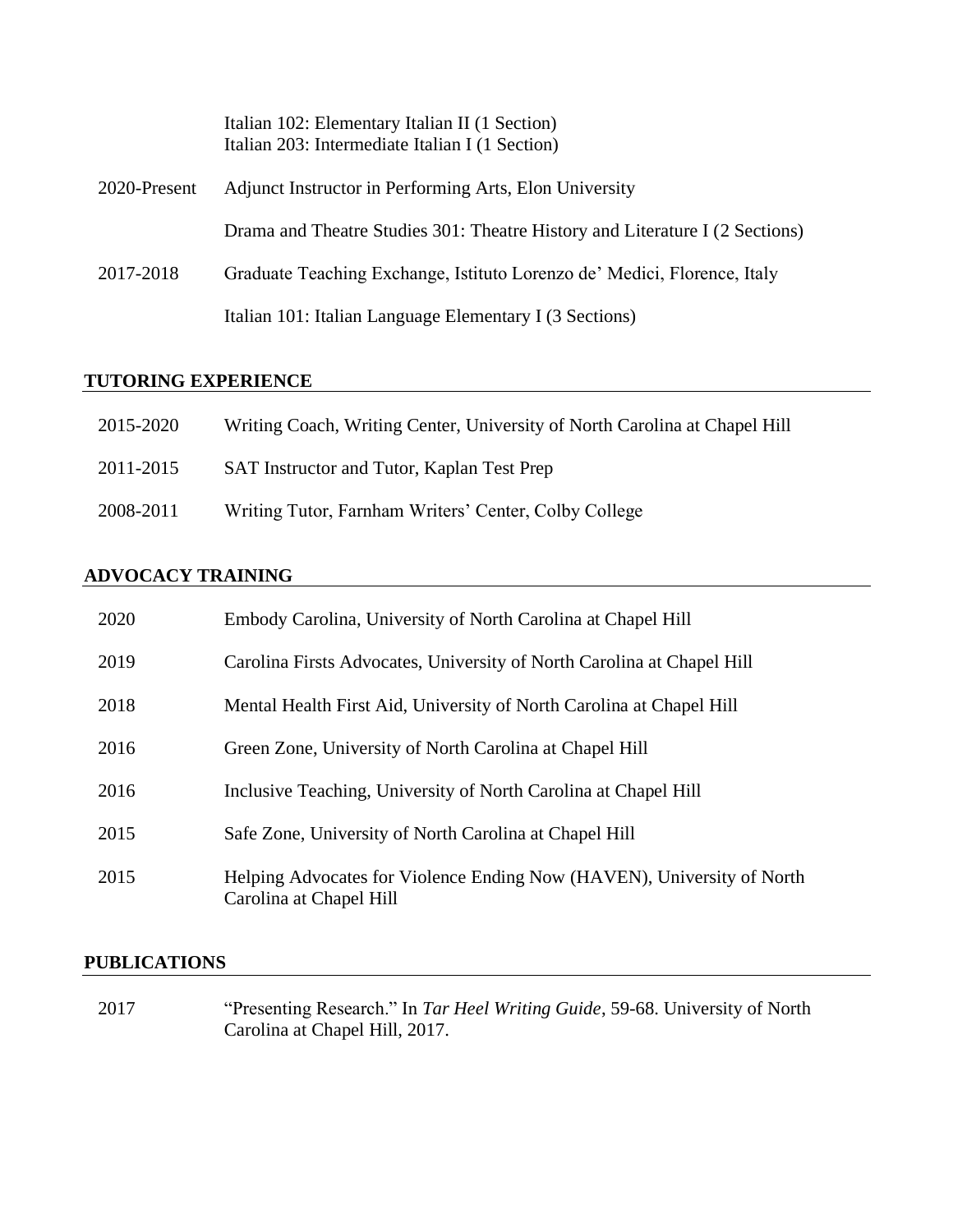### **CONFERENCES**

#### CONFERENCES ORGANIZED

2016 UNC-KCL Graduate Student Conference: Old and New Humanism(s): Studies in Medieval and Early Modern Culture. Co-organized with Mary Learner. Chapel Hill, NC.

### PANELS ORGANIZED

2022 Theorizing the Theatre. Co-organized with Claire Sommers. Northeast Modern Language Association. Baltimore, MD.

## PAPERS PRESENTED

| 2022 | "His Disease is nothing but imagination': Hypochondria in Aphra Behn's Sir Patient<br>Fancy." Northeast Modern Language Association. Baltimore, MD.                                                                                                       |
|------|-----------------------------------------------------------------------------------------------------------------------------------------------------------------------------------------------------------------------------------------------------------|
| 2021 | "Maestro Simone and Giletta di Nerbona: (Un)Trustworthy Medical Practitioners in<br>Boccaccio's Decameron." Renaissance Society of America. Virtual.                                                                                                      |
| 2019 | "Expanding Multilingual Tutoring: Approaches for Supporting Students Writing in<br>Foreign Languages." International Writing Centers Association. Columbus, OH.                                                                                           |
| 2019 | "What is the Relationship between Author, Director, and Translator? Teaching<br>Performance and Translation Studies through Luigi Pirandello's Six Characters in<br>Search of an Author." American Comparative Literature Association. Washington,<br>DC. |
| 2017 | "Diagnosing the Demonic and the Divine in the Memoriale of Angela da Foligno."<br>Carolina Conference for Romance Studies. Chapel Hill, NC.                                                                                                               |
| 2016 | "John Caius and 'the so-called medical humanists': Rethinking Our Approach to the<br>Medical Humanities." UNC-KCL Graduate Student Conference. Chapel Hill, NC.                                                                                           |
| 2015 | "Vesalius' De Humani Corporis Fabrica: The Intersection of Art and Medicine in<br>Renaissance Anatomy." South Atlantic Modern Language Association. Durham, NC.                                                                                           |
| 2015 | "Political Pedagogy: Discussing Abortion In/With Machiavelli's La Mandragola."<br>Early Modern Studies and Political Criticism Today: The Way Forward. London, UK.                                                                                        |
| 2015 | "From the Fall of Language to the Rise of Nations: Dante, Milton, and the Political<br>Use of the Vernacular." English Graduate Student Conference. Chapel Hill, NC.                                                                                      |
| 2015 | "An Actress Playing Twins: Performing Hermaphroditism in Andreini's Amor Nello<br>Specchio (1622)." Carolina Conference on Romance Literatures. Chapel Hill, NC.                                                                                          |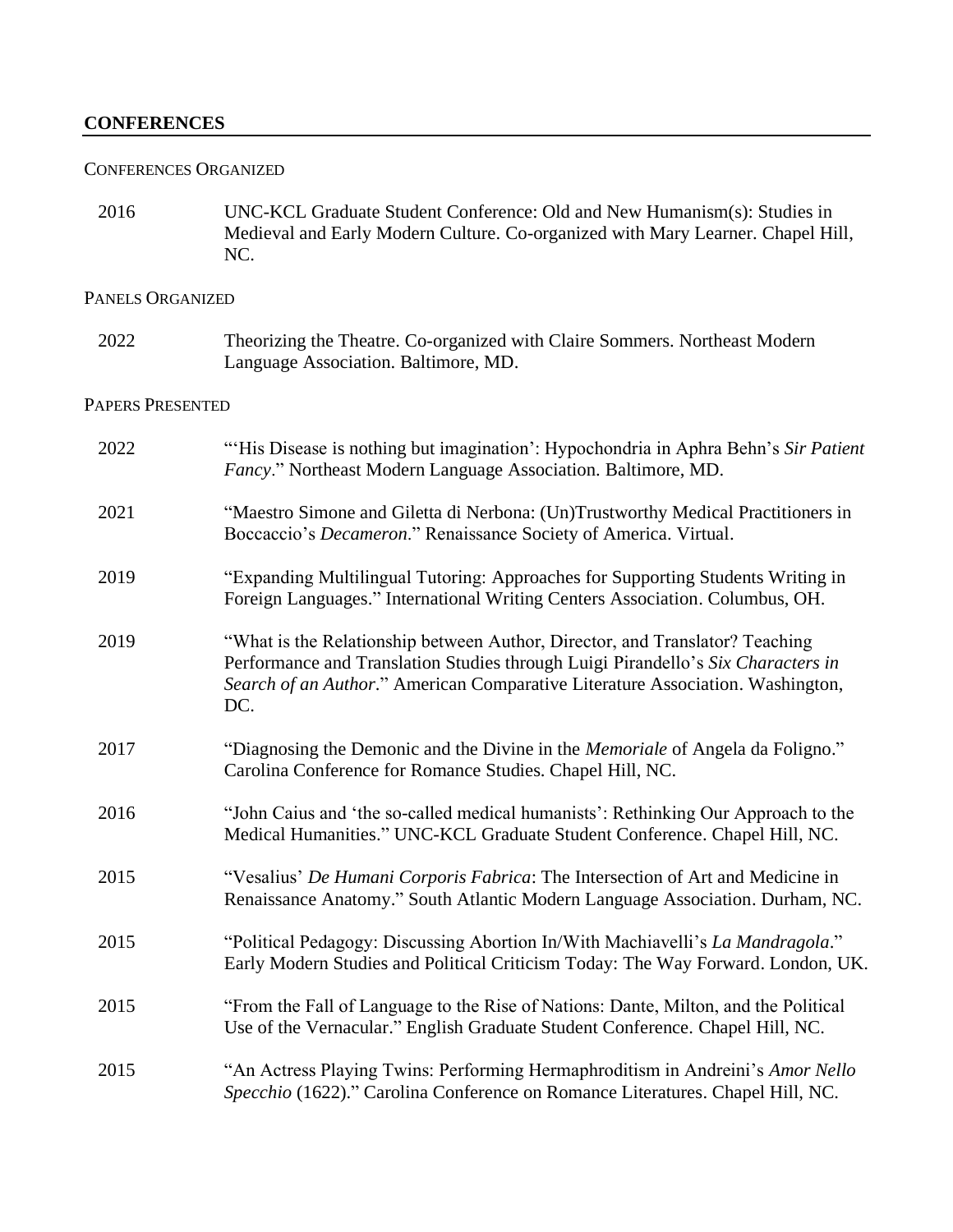| 2014 | "How I do work of these impoisoned drugs': Fear, Knowledge, Poison in Arden of<br>Faversham." UNC-KCL Graduate Student Conference. Chapel Hill, NC.                                  |
|------|--------------------------------------------------------------------------------------------------------------------------------------------------------------------------------------|
| 2014 | "Teaching Process-Oriented Writing: The Role of the Foreign Language Classroom<br>in Writing Across the Curriculum." Carolina Conference on Romance Literatures.<br>Chapel Hill, NC. |

## **INVITED LECTURES AND WORKSHOPS**

| 2020 | Workshop: "Teaching Grammar and Dialect Diversity in ENGL 105," Writing<br>Program, University of North Carolina at Chapel Hill                                                                                                        |
|------|----------------------------------------------------------------------------------------------------------------------------------------------------------------------------------------------------------------------------------------|
| 2019 | Lecture: "The Fabrica, the Epitome, and Issues of Accessibility in Early Modern<br>Anatomy," Bullitt History of Medicine Club, University of North Carolina at Chapel<br>Hill                                                          |
| 2019 | Workshop: "Addressing Grammar in First-Year Composition Courses," Writing<br>Program, University of North Carolina at Chapel Hill                                                                                                      |
| 2015 | Lecture: "John Caius: Englishman, Physician, and Humanist? Issues with Defining<br>Transnational and Transdisciplinary Humanism," Italian 741: Italian Literature of the<br>Renaissance I, University of North Carolina at Chapel Hill |

### **CURATED EXHIBITS**

| 2016 | Rare Books Exhibition for Old and New Humanism(s) Conference, co-curated with<br>Mary Learner, University of North Carolina at Chapel Hill |
|------|--------------------------------------------------------------------------------------------------------------------------------------------|
| 2016 | Digital Exhibition of Historical Medical Instruments, co-curated with Dawne Lucas,<br>University of North Carolina at Chapel Hill          |

## **ACADEMIC AND PROFESSIONAL SERVICE**

#### DEPARTMENTAL SERVICE

| 2020-Present | Peer Mentoring Committee Member, Department of English and Comparative<br>Literature, University of North Carolina at Chapel Hill            |
|--------------|----------------------------------------------------------------------------------------------------------------------------------------------|
| 2018-2019    | Teaching Mentor for English 105, Writing Program, University of North Carolina at<br>Chapel Hill                                             |
| 2016-2017    | Furst Forum Coordinator, Comparative Literature and English Association of<br>Graduate Students, University of North Carolina at Chapel Hill |